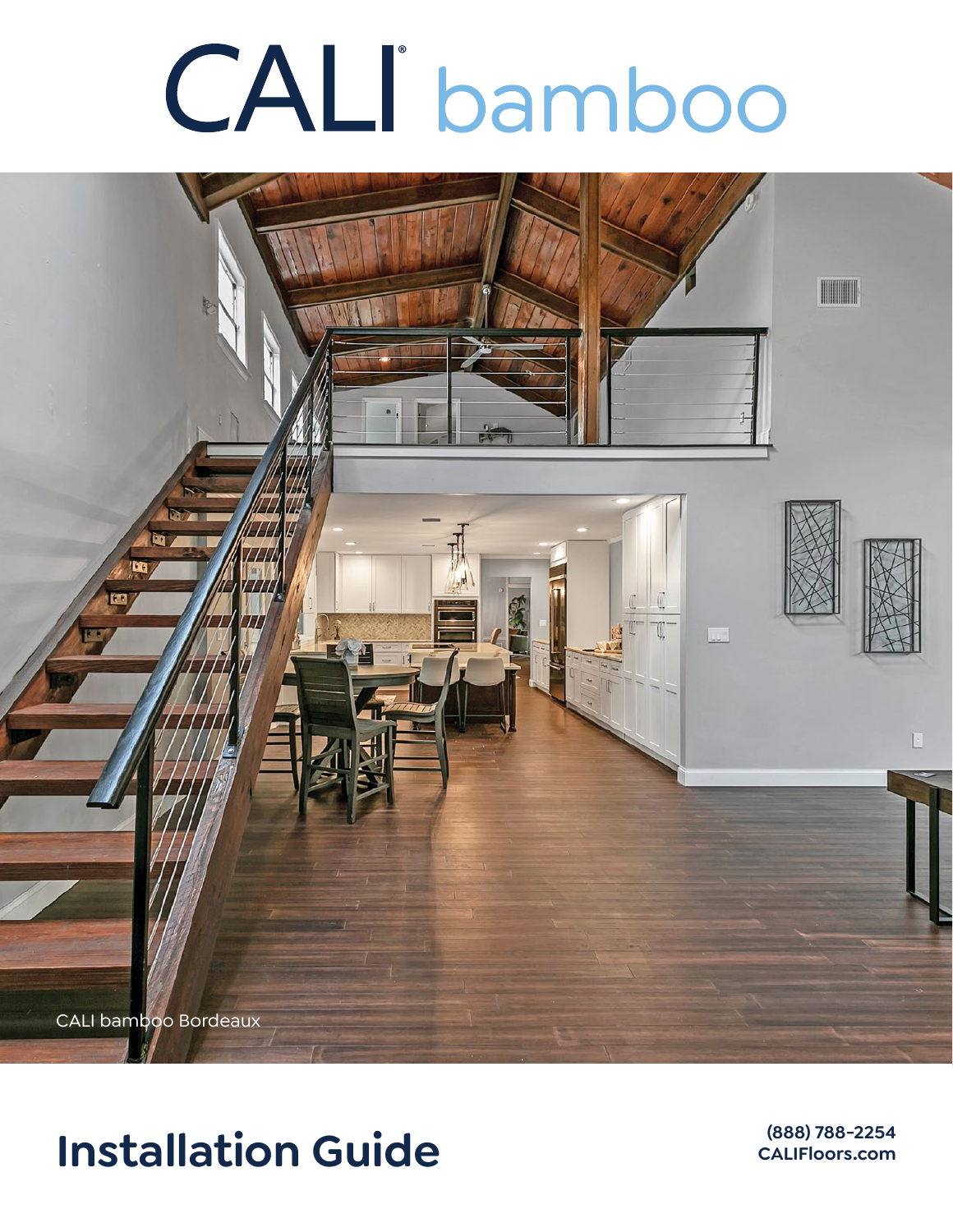# **The Collection**

## **Flooring Systems**



**Standard Click** 3-3/4" Wide Plank Dims: 36" L x 3-3/4" W x 7/16" H



**Standard T&G** 3-3/4" Wide Plank Dims: 72" L x 3-3/4" W x 9/16" H



**Wide Click** 5-5/16" Wide Plank Dims: 72-7/8" L x 5-5/16" W x 9/16" H



**Wide T&G** 5-3/8" Wide Plank Dims: 72" L x 5-3/8" W x 9/16" H

# **Flooring Accessories**

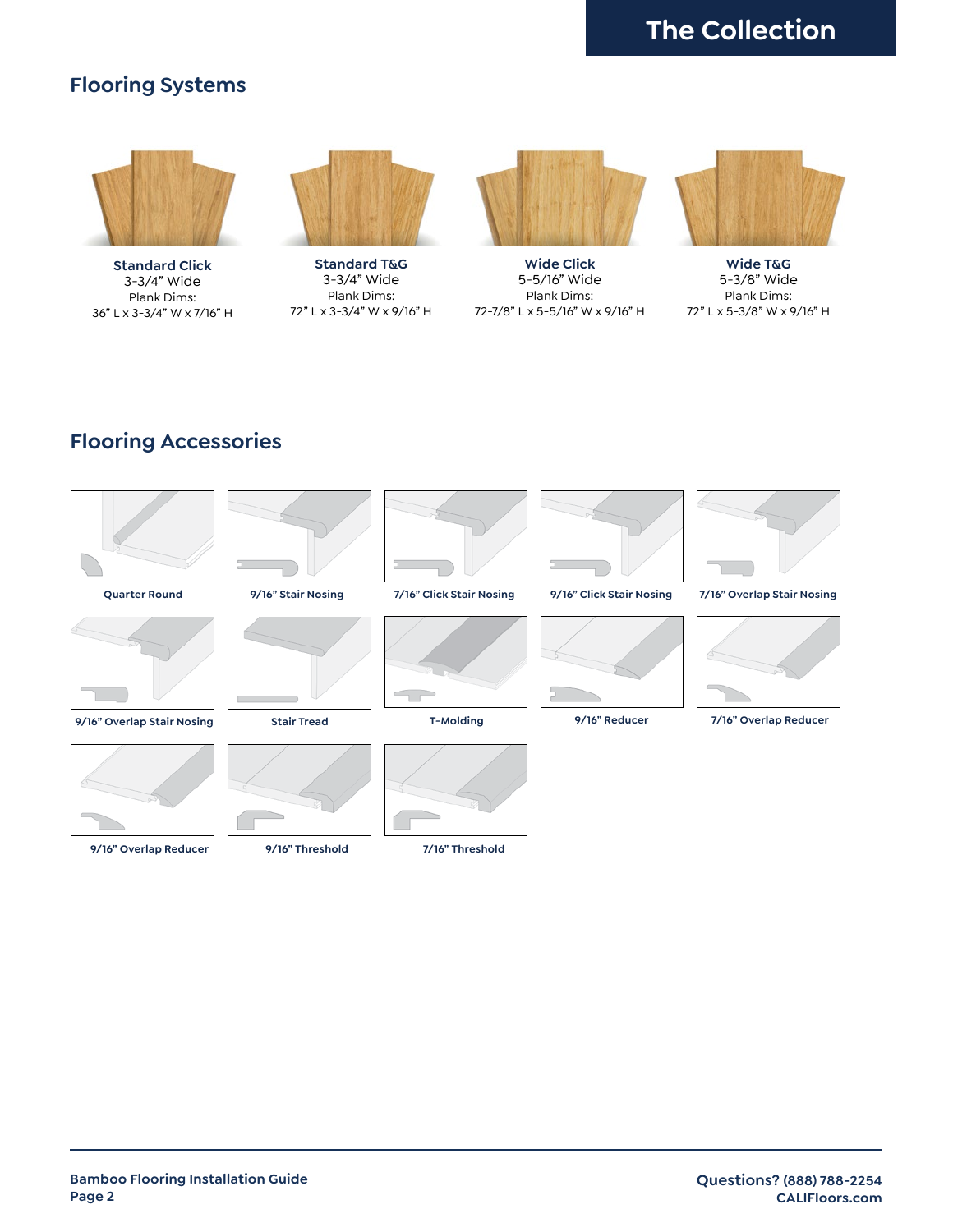Before you begin installation, remember to P.A.C.E. yourself with the checklist below. Full installation instructions and maintenance guidelines can also be found online at **www.CALIFloors.com**.



**40-60%rH**

As a general rule, the ideal indoor humidity range for hardwood is 40-60% relative humidity. **In some climates or households, the average humidity range may be higher or lowerThat's okayIn this case, simply extend** the acclimation period, and maintain humidity levels at normal living conditions set during acclimation.

# **Baseboard 1/2" Spacer 1/2" Expansion Gap** Leave at least 1/2" expansion spaces between flooring and ALL vertical objects (walls, cabinets, pipes, etc.) Large flooring runs may require additional expansion space. For floating floors,

**use transition moldings between rooms and in doorways.** Undercut door jambs and casings to provide adequate expansion space. Do not screw or nail cabinetry or other permanent fixtures to a floating floor.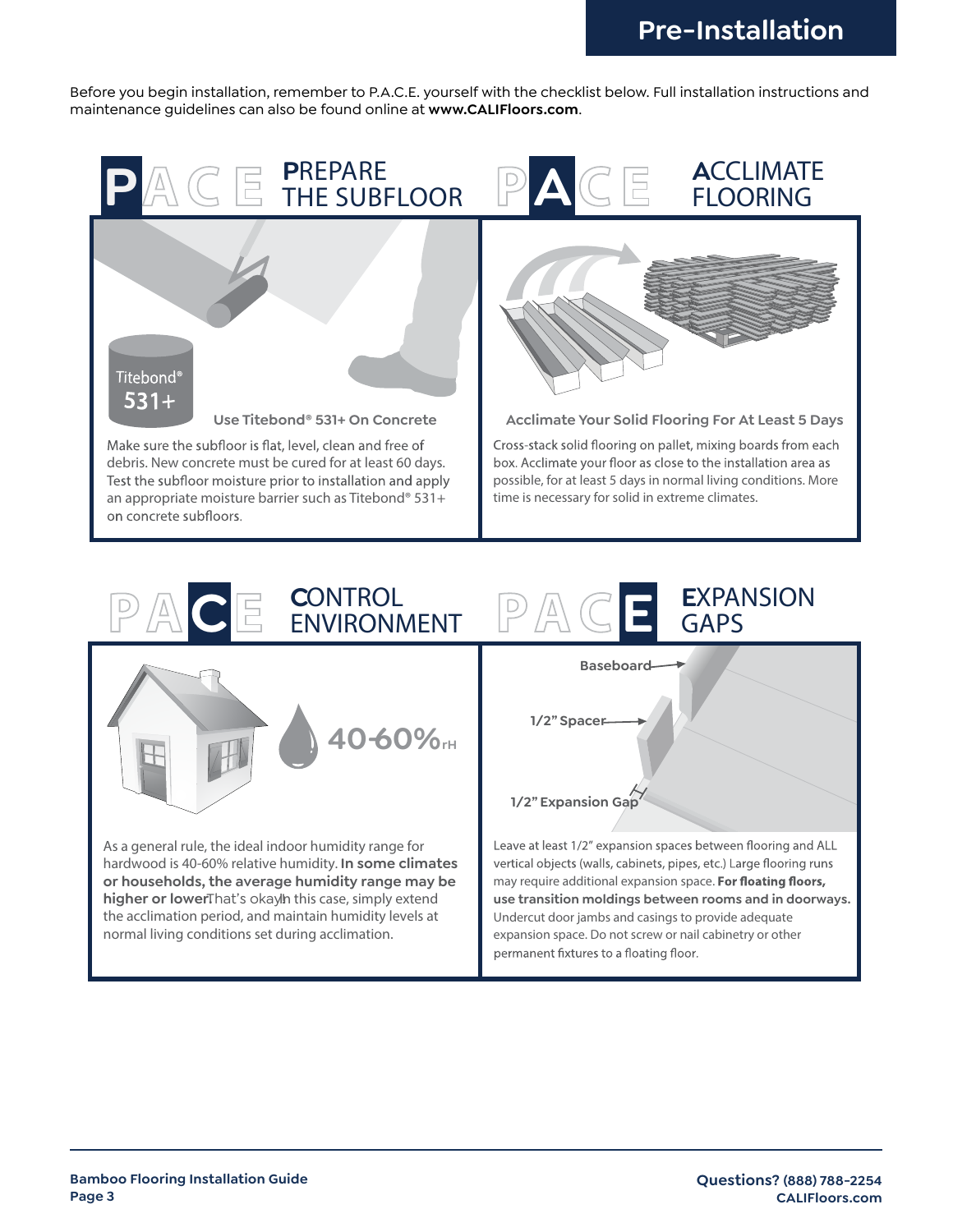#### **Prepare Job Site, Acclimation, Control Subfloor Moisture, Environmental Conditions**

**Quick Tip!** Proper installation and maintenance are key elements in achieving best flooring results. It is the responsibility of the installer/owner to follow all guidelines provided by CALI for success. Please read through this document completely, additional installation materials such as videos, illustrations and more can also be found at www.CALIFoors.com.

#### **Important Pre-Installation Notes**

#### *Note: Flooring not used for its intended purpose will not be covered under warranty.*

The following information provided by CALI is intended to serve as a reference guide only. Please carefully read CALI's installation, maintenance and warranty documentation prior to installation. Follow the National Wood Flooring Association (NWFA) Installation Guidelines when installing your floor.

CALI offers in house technical support as a courtesy to our customers. Consult with one of our bamboo flooring experts to find answers to your specific installation questions unique to your application. Contact us by email: customerservice@calibamboo.com; or by phone: 1(877) 237-2254 ext. 2.

- Determine the best installation method that suits your application. CALI floors may be Floated (not secured to the subfloor), Glued, or Nailed. Follow the instructions designated for the most suitable installation method for your project.
- Upon ordering of wood floor material consider adding an additional 8% to allow for cutting waste (5%) and grading allowance (3%).
- CALI flooring is manufactured in accordance with accepted industry standards, which permit manufacturing, grading and natural deficiencies not to exceed 5%. If more than 5% of the material is unusable, do not install the flooring. Immediately contact the distributor/retailer from which the flooring was purchased. No claim will be accepted for materials with visible defects once they are installed. Installation of any material serves as acceptance of the material delivered.
- Installer/Owner assumes all responsibility to inspect all flooring before installation. Boards deemed unacceptable in appearance can be placed in closets, near walls or simply not be used. Pieces with glaring defects that can be seen from a standing position should be cut off or not be used as use constitutes acceptance. The use of putty, filler sticks or markers to touch-up flooring during installation is considered normal practice.
- As bamboo is a natural product, natural variations in color may occur within and between individual flooring planks. To visualize the range of colors within the flooring style you are considering, compare your samples to the photos on our web site. During installation, work from several cartons at a time to achieve a uniform appearance across the entire floor. Mix and mingle planks when dry laying the floor for maximum aesthetic appearance. Blend moldings to planks that have similar color. Natural variations in color are not covered under warranty.
- It is the responsibility of the installer/homeowner to determine if the job site conditions, environmental conditions and sub-floor are acceptable for the installation of CALI flooring. Prior to installation, the installer/owner must determine that the jobsite meets or exceeds all applicable National Wood Flooring Association's Installation Guidelines. CALI does NOT warrant



against failure resulting from or connected with subfloor, job site damage, or environmental deficiencies after installation.

- CALI makes no warranty or guarantee of the quality of the chosen installer's work or of a particular installation performed by him or her. CALI disclaims all liability for any errors or improprieties in the installation of its products by an installer. Please contact the National Wood Flooring Association (800-422-4556) to find a certified installer in your area, or for more information on installation.
- **• Controlling flooring moisture content is important for success. Bamboo, like all hardwood flooring species, is hygroscopic; its size and shape changes naturally with the absorption or release of moisture. The amount of movement varies depending on the preventative steps taken at the time of installation (i.e. acclimation, moisture barrier application, etc.) and the stability home environment thereafter. Care should be taken to control fluctuating levels of moisture indoors.**
- Floor noise is normal and will vary from one installation type to the next. Occasional noise is due to structural movement and may relate to sub-floor type, flatness, deflection, and/or related to the fasteners, changes in environmental conditions, relative humidity and the amount of topside pressure applied to the flooring. For these reasons floor noise is not considered a product or manufacturer defect.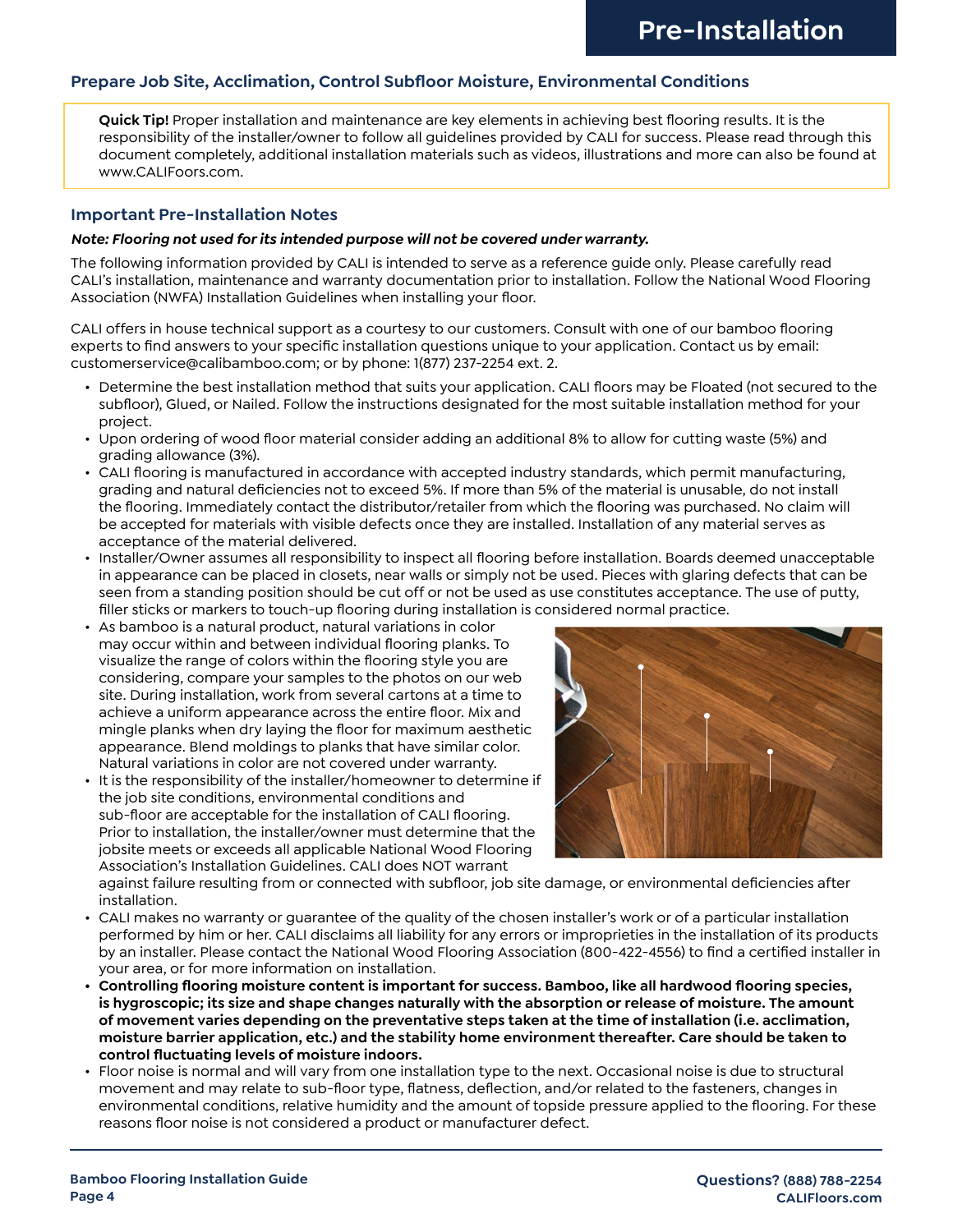• CALI flooring is intended for installation on or above grade only. Flooring installed below grade is not covered under warranty.

# **Prior to Installation of CALI Flooring**

#### **Job Site Prepartion**

Prior to installation, it is the installer's responsibility to determine that the jobsite, environment and subfloor conditions all meet the requirements of the National Wood Flooring Association. Do not deliver flooring to jobsite until the building has been enclosed with windows and doors, all cement, plastering, and other "wet" work has been completed, and a consistent room temperature has been reached. Confirm proper drainage exists around the structure. Lack of moisture protection can allow excessive water or moisture to penetrate basement walls, flow beneath concrete slabs, basement floors, and into crawl spaces. In crawl spaces, exposed earth must be fully covered with minimum 6-mil polyethylene sheeting. Crawl space vents must be open. A moisture retardant such as 6 mil polyethylene film must be placed in crawl spaces. Heating units or non-insulated ductwork close to the flooring or subfloor may cause "hot spots" which must be eliminated prior to installation.

During installation, it is the installer's responsibility to document all jobsite conditions and measurements including the installation date, flooring moisture content, site relative humidity, temperature, and subfloor moisture content. This information must be retained by the installer and left with the property owner as a permanent record. For a complete list of points to address prior to installation, refer to the NWFA's Jobsite Checklist.

## **Subfloor Requirements**

**General:** Subfloor must be structurally sound and meet all NWFA guidelines. All subfloors must be flat to a tolerance of 3/16" in a 10' radius. Use appropriate leveling products for correcting subfloor deficiencies. Subfloor surfaces must be smooth, clean, dry and free of contaminants that would interfere with an adhesive bond. All subfloors should be tested for moisture content (see "Subfloor Moisture Testing"). If high moisture readings are found, identify the moisture source and correct the problem before installation. Do not install flooring directly over floor joist without proper subflooring.

#### **Appropriate Wood Subfloors Materials:**

- CD Exposure 1 plywood (grade stamped US PS1-95)
- OSB Exposure 1subfloor panels
- Solid-board subflooring should be ¾" x 5½" (1" x 6" nominal), Group 1 dense softwoods, No. 2 Common, kiln dried

#### **Acceptable Subfloor Thickness Requirements:**

| Joist System Spacing (inches on center) | <b>Minimum Thickness</b> |  |  |  |  |  |  |  |
|-----------------------------------------|--------------------------|--|--|--|--|--|--|--|
| 12"                                     | 5/8"                     |  |  |  |  |  |  |  |
| 12" to 16"                              | 3/4"                     |  |  |  |  |  |  |  |
| $\frac{1}{2}$ 16" to 19.2"              | 7/8"                     |  |  |  |  |  |  |  |
| 19.3" to 24"                            | $1 - 1/8"$               |  |  |  |  |  |  |  |

**Concrete Subfloors:** Subfloor must meet all above requirements. Concrete must be fully cured and at least 60 days old. Concrete must be free of dirt, oil, paint, old adhesive, wax, sealers and curing agents. Concrete that is not properly leveled can cause improper adhesive transfer, hollow spots, and squeaks. Sand or grind down high spots. Level low spots with appropriate leveling material; allow extra drying time for the leveling compounds. Test subfloor moisture content. To minimize moisture transfer from the slab, apply: Titebond 531+ Moisture Control System.

#### **Moisture Testing Subfloor**

**General:** Test the subfloor for moisture content before installation. If high moisture readings are found, identify the moisture source and correct the problem. Extend acclimation time and increase ventilation until the proper conditions have been met. Apply a moisture barrier. Please note that test results are only applicable the day of testing and will not ensure that moisture will not fluctuate with seasonal changes. Regardless of subfloor moisture content, the use of a moisture barrier is required for all installations. CALI does not warrant against moisture related problems. If results show moisture vapor at or exceeding 12%, determine its source and correct problem before installation.

**Wood Subfloors:** Wood Subfloors: Use moisture meter to test wood subfloor moisture content. If results show moisture vapor at or exceeding 12%, determine its source and correct problem. Do not install the floor without a vapor barrier. CALI always recommends using a moisture/vapor barrier, especially if the moisture content of the flooring and subfloor vary greater than 3%.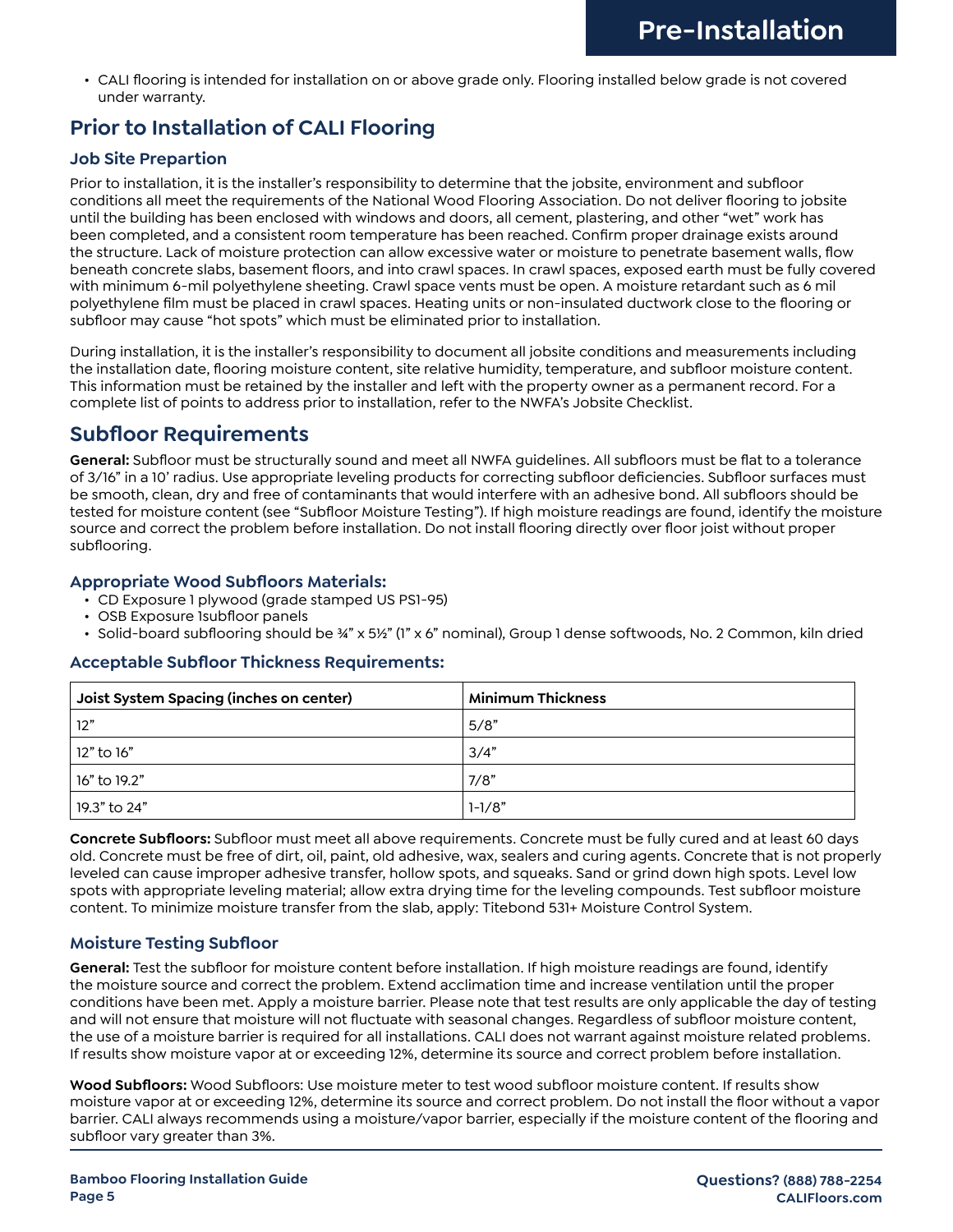**Concrete Subfloors:** Concrete subfloors must be tested for moisture vapor pressure in more than one place for consistent readings. If test results show moisture vapor exceeds the minimum requirements below, do not install the floor without an impermeable vapor retarder with a perm rating of less than .13 designed to permanently block this moisture.

- Calcium Chloride Test (ASTM F 1869): Maximum vapor emissions cannot exceed 3lbs/1000SF in 24 hours
- Tramex Concrete Moisture Encounter: Moisture readings should not exceed 4% on upper scale
- In-Situ Probe Method (ASTM F 2170): Relative Humidity levels should not exceed 75%

#### **Moisture Testing Bamboo Floor**

Use a reliable moisture meter that is acceptable for strand bamboo flooring. Examples of acceptable moisture meters include Delmhorst or a Lignomat SDM. Contact the meter manufacture to verify settings for strand bamboo. Please note that some meters require the use of a substitute setting for bamboo, and thus must have the moisture content readings converted in order to get an accurate measurement (such as Delmhorst; see table; right\*).

#### **Moisture Barrier Requirements**

**General:** Unexpected changes to subfloor moisture content may cause dimensional changes to the floor. To ensure a lifetime of satisfaction, it is strongly recommended that CALI flooring be installed over a moisture barrier or vapor retarder (following manufactures guidelines) per the following specifications:

**Wood Subfloors:** For best results, use a vapor retarder with a perm rating between 0.7 and 50 when tested in accordance with ASTM E-96 Method A. Install as recommended by the manufacturer. Examples of acceptable vapor retarders for wood subfloors include: Asphalt laminated paper (UU-B-790a, Grade B, Type I, Style 1a.), Asphalt-saturated kraft paper, and Silicon Vapor Shield.

**Concrete Subfloors:** For concrete applications, a moisture barrier/ vapor retarder should be chosen based on concrete moisture content. For unlimited moisture protection, use Titebond® 531+ Moisture Control System. Install as recommended by the manufacturer.

#### **Acclimation & Conditioning of CALI Flooring**

The goal of acclimation is to allow the moisture content (MC) of the flooring to fully adjust to its new surroundings before installation.

- **• Determine Normal Living Conditions** Ideal interior environmental conditions vary from region to region and jobsite to jobsite. It is the installer's responsibility to know what the "ideal" climate conditions are and customize the acclimation of the floor around those conditions. For a general view of moisture content averages by region, see the map below.
- **• Control Home Conditions Accordingly -** Acclimation should occur at normal living conditions. Before opening the cartons, the indoor environment should reflect the room temperature and relative humidity levels expected to be present before, during, and most importantly, after installation. Operate temperature / humidity control systems as normal. Allow normal ventilation through rooms.
- **• Cross-Stacking Flooring Planks -** For maximum stability, CALI recommends cross stacking the flooring at the installation site while it acclimates. Remove the flooring from boxes and cross stack planks at least 4" off the subfloor with even spacing between planks to allow for complete and even air-circulation around the flooring.
- **• Acceptable Areas for Acclimation** Acclimate the flooring as close to the center of the installation area as possible. Do not store flooring next to outside walls, in direct sunlight, near air vents or under conditions that don't reflect the normal home environment. Garages, and exterior patios, for example, are not acceptable areas to store wood flooring during acclimation.
- **• Determine Appropriate Acclimation Time Frame -** CALI flooring should be allowed to acclimate on the job site for a minimum of 5 days. Extended conditioning may be necessary depending on the climate. For regions or conditions that are extremely dry, humid or highly-fluctuating, 2 or more weeks may be necessary for acclimation.

#### **Bamboo Moisture Reading Conversions**

#### **Delmhorst Moisture Meter Conversion Table for Strand-Woven Bamboo Flooring**

| <b>Meter Reading</b><br>(Doug. Fir Setting) | <b>Actual %</b><br><b>Moisture Content</b> |
|---------------------------------------------|--------------------------------------------|
| 6                                           | 3                                          |
| $\overline{7}$                              | 3.5                                        |
| 8                                           | $\overline{\mathbf{4}}$                    |
| 9                                           | 4.5                                        |
| 10                                          | 5                                          |
| 11                                          | $\mathbf 6$                                |
| 12                                          | 6.5                                        |
| 13                                          | $\overline{7}$                             |
| 14                                          | 7.5                                        |
| 15                                          | 8                                          |
| 16                                          | 8.5                                        |
| 17                                          | 9                                          |
| 18                                          | 9.5                                        |
| 19                                          | 10                                         |
| 20                                          | 11                                         |
| 21                                          | 11.5                                       |
| 22                                          | 12                                         |
| 23                                          | 12.5                                       |
| 24                                          | 13                                         |
| 25                                          | 13.5                                       |
| 26                                          | 14                                         |
| 27                                          | 14.5                                       |
| 28                                          | 15.5                                       |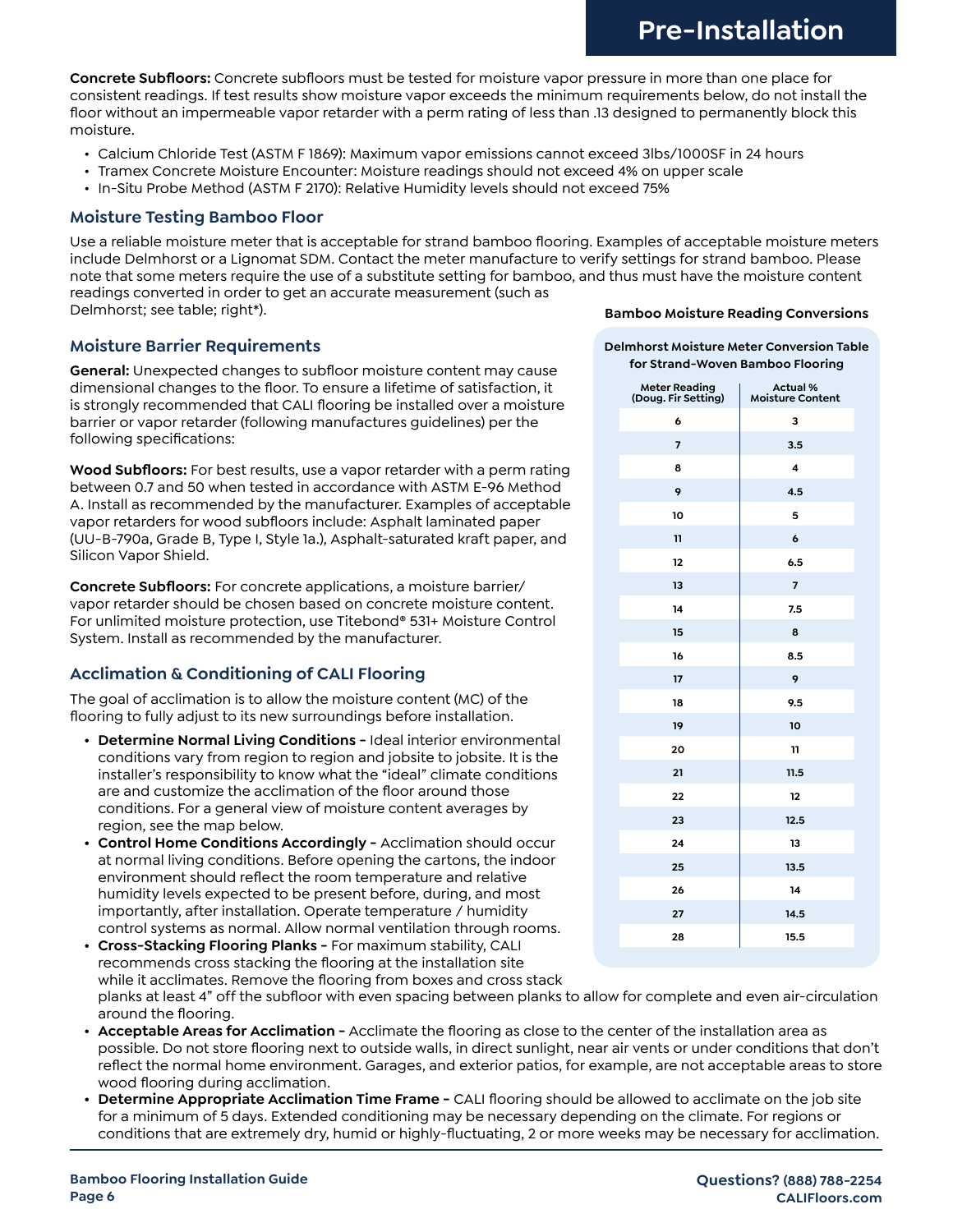#### **Optimum Flooring Moisture Content (%) by U.S. Region**

This map is provided by the NWFA and relates to all hardwood flooring species. For each region, the average equilibrium moisture content (EMC) for hardwood is identified for both January and July. The EMC is the MC (%) that the floor will reach once it has fully acclimated to its environment. This is also the optimum MC for installation, and will provide a general idea of what acclimation measures to take. In each pair of figures, the first number is the average EMC during January; the second is the average EMC during July.

**Note:** Actual moisture content conditions in any location may differ significantly from these numbers. This map cannot be reliably used as a basis for installation. The most reliable moisture-content numbers can be obtained at the job site. Take moisture content readings of the flooring, subfloor and relative humidity to be sure.

To better understand the specific acclimation requirements for your home, refer to the chart below for correlations between relative humidity (RH), temperature, and flooring moisture content (%). Referencing the weather conditions in your area, find the combination of temperature and RH on the chart. This value represents the flooring moisture content to achieve during acclimation for best results.



Values within chart's shaded area represent environments with relative humidity (RH) and temperature capable of maintaining the delivered moisture content of 6-10%. These are optimum conditions for maximum flooring stability. For environments outside of this range, allow more time for acclimation. Depending on your local in-home conditions, the use of humidification/dehumidification equipment may be recommended to maintain proper in-home environment.

#### **Here is an example of how to use the chart (on the following page):**

- My home is normally and currently maintained at an average temperature of: **70°F**
- My home is normally and currently maintained at an average relative humidity of: **40% RH**
- The combination of 70°F and 40%RH on the chart shows that the floor should be acclimated moisture content of: **7.7%**
- The value of **7.7%** MC falls within the **shaded area** on the chart.

Continue acclimating until the flooring has reached an equilibrium with the home environment. Testing of the flooring, subfloor and relative humidity of the job site can determine this (see Subfloor & Flooring MoistureTesting) sections. You know that equilibrium has been met when the moisture content of the flooring is no longer fluctuating.

**Note:** Not properly acclimating wood flooring may cause excessive expansion, shrinkage, dimensional distortion or structural damage. The worstcase scenario is one in which wood flooring is stored outside of the area in which the wood is to be installed. Acclimation is the responsibility of the installer/homeowner. A video tutorial is also available at www.CALIFloors.com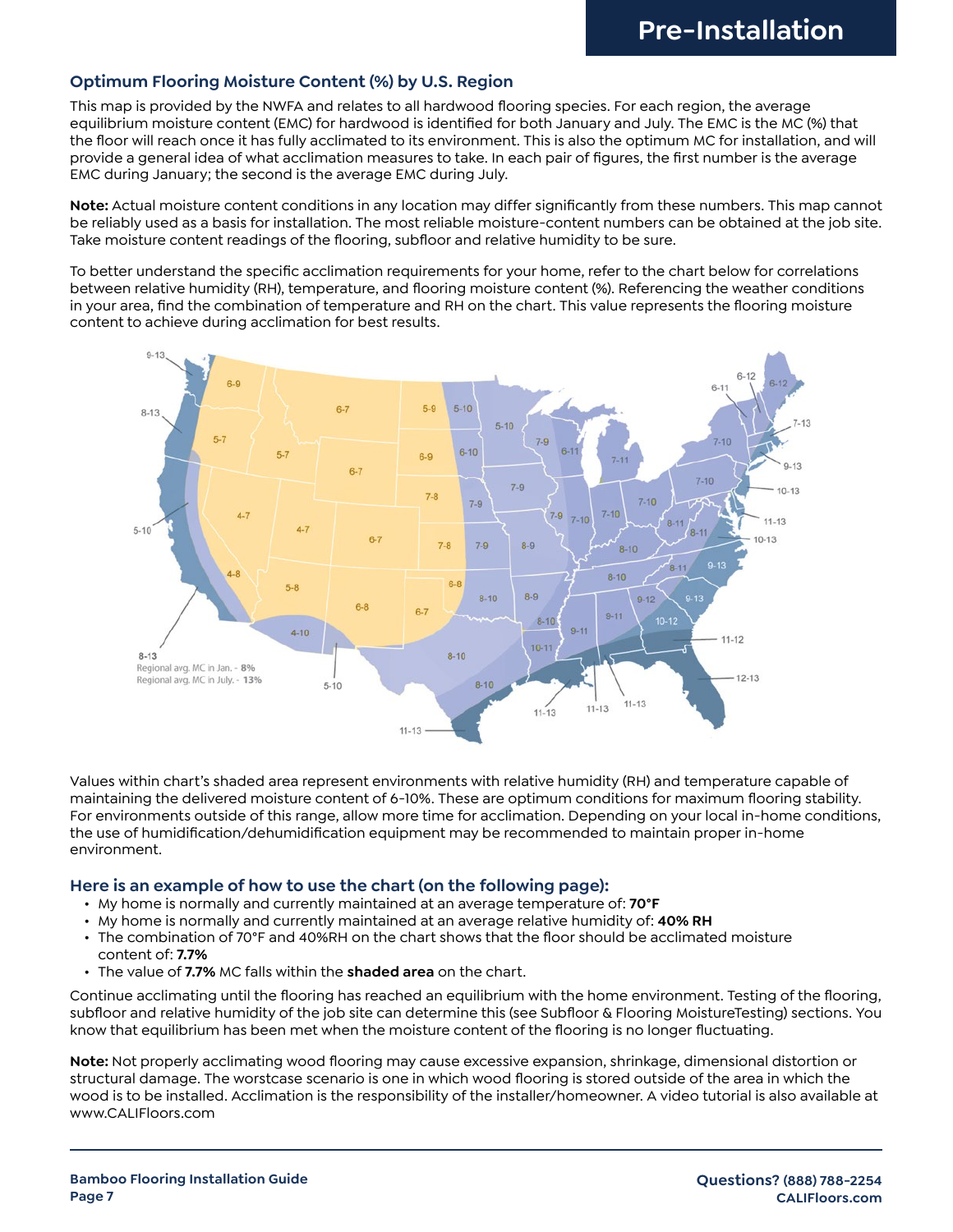#### **MOISTURE CONTENT OF WOOD AT VARIOUS TEMPERATURES AND RELATIVE HUMIDITY READINGS**

| 30  | 1.4       |                         | 2.6 3.7        |    |     |    |    |    | 4.6 5.5 6.3 7.1 7.9 8.7 9.5 10.4 11.3 12.4 13.5 14.9 16.5 18.5 21.0 24.3 26.0             |    |             |  |    |      |      |      |           |    |
|-----|-----------|-------------------------|----------------|----|-----|----|----|----|-------------------------------------------------------------------------------------------|----|-------------|--|----|------|------|------|-----------|----|
| 40  | 1.4       | -2.6                    | 3.7            |    |     |    |    |    | 4.6 5.5 6.3 7.1 7.9 8.7 9.5 10.4 11.3 12.4 13.5 14.9 16.5 18.5 21.0 24.3 26.0             |    |             |  |    |      |      |      |           |    |
| 50  | $1.4$ 2.6 |                         |                |    |     |    |    |    | 3.7 4.6 5.5 6.3 7.1 7.9 8.7 9.5 10.4 11.3 12.4 13.5 14.9 16.5 18.5 21.0 24.3 26.0         |    |             |  |    |      |      |      |           |    |
| 60  |           |                         |                |    |     |    |    |    | 1.3 2.5 3.6 4.6 5.4 6.2 7.0 7.8 8.6 9.4 10.2 11.1 12.1 13.3 14.6 16.2 18.2 20.7 24.1 26.8 |    |             |  |    |      |      |      |           |    |
| 70  |           |                         |                |    |     |    |    |    | 1.3 2.5 3.5 4.5 5.4 6.2 6.0 7.7 8.5 9.2 10.1 11.0 12.0 13.1 14.4 16.0 17.9 20.5 23.9 26.6 |    |             |  |    |      |      |      |           |    |
| 80  |           |                         |                |    |     |    |    |    | 1.3 2.4 3.5 4.4 5.3 6.1 6.8 7.6 8.3 9.1 9.9 10.8 11.7 12.0 14.2 15.7 17.7 20.2 23.6 26.3  |    |             |  |    |      |      |      |           |    |
| 90  |           | $1.2$ $2.3$ $3.4$ $4.3$ |                |    | 5.1 |    |    |    | 5.9 6.7 7.4 8.1 8.9 9.7 10.5 11.5 12.6 13.9 15.4 17.3 19.8 23.3 26.0                      |    |             |  |    |      |      |      |           |    |
| 100 |           | $1.2 \quad 2.3$         | $3.3\quad 4.2$ |    |     |    |    |    | 5.0 5.8 6.5 7.2 7.9 8.7 9.5 10.3 11.2 12.3 13.6 15.1                                      |    |             |  |    |      | 17.0 | 19.5 | 22.9 25.6 |    |
|     | 5.        | 10 I                    | 15             | 20 | 25  | 30 | 35 | 40 | 45                                                                                        | 50 | 55 60 65 70 |  | 75 | - 80 | 85   | 90   | 95        | 98 |

#### **Relative Humidity (percent)**

*Chart taken from Wood Handbook: Wood as an Engineering Material (Agriculture Handbook, 72). Forest Products Laboratory, U.S. Department of Agriculture*

#### **Radiant Heat Systems**

CALI flooring is only recommended for use over radiant heat systems if the special requirements specified by the National Wood Flooring Association are met (please refer to the NWFA's Radiant Heat Guidelines). Ensuring stable job site conditions, subfloor suitability and proper acclimation are especially important when installing over a radiant heat system. It is the responsibility of the installer to ensure that the recommended environmental conditions are met for installation. Refer to your radiant heat system manufacturer to determine its compatibility with bamboo flooring, and to learn the specific requirements for installation.

- Because of the wide variety of systems on the market (Hydronic, embedded in concrete, electrical wire/coil, heating film/mat) each with its own features and applications it is recommended that the user consult with the radiant heating provider for best practices, installation methods and proper subfloors.
- Typically the floating installation method is the most suitable for use with radiant heat systems.
- Radiant heat system must be turned on and in operation for at least 6 days before installation.
- The flooring must be acclimated per CALI's Fossilized acclimation instruction over the radiant heat with the system turned on throughout the acclimation timeframe.
- The system must be turned down to 65°F and maintained 24 hours prior to installation.
- Once install is complete, turn system back on and slowly bring back up to normal operating temperature over a period 4-5 days.
- Floor should never be heated over 80°F. Consult with your radiant heating system manufacturer to successfully limit the maximum temperature.
- Always remember that rugs placed over radiant heated flooring can increase the surface temperature in that area by 3°- 5°F degrees.
- Relative Humidity must be maintained between 40-60%. The use of a humidifier may be necessary to achieve this.
- When turning off the radiant heat system it must be turned down slowly at a rate of 1.5° degrees per day. You should never just turn the system off.
- For additional information on radiant heating systems please refer to http://www.radiantpanelassociation.org or the NWFA's Radiant Heat Guidelines.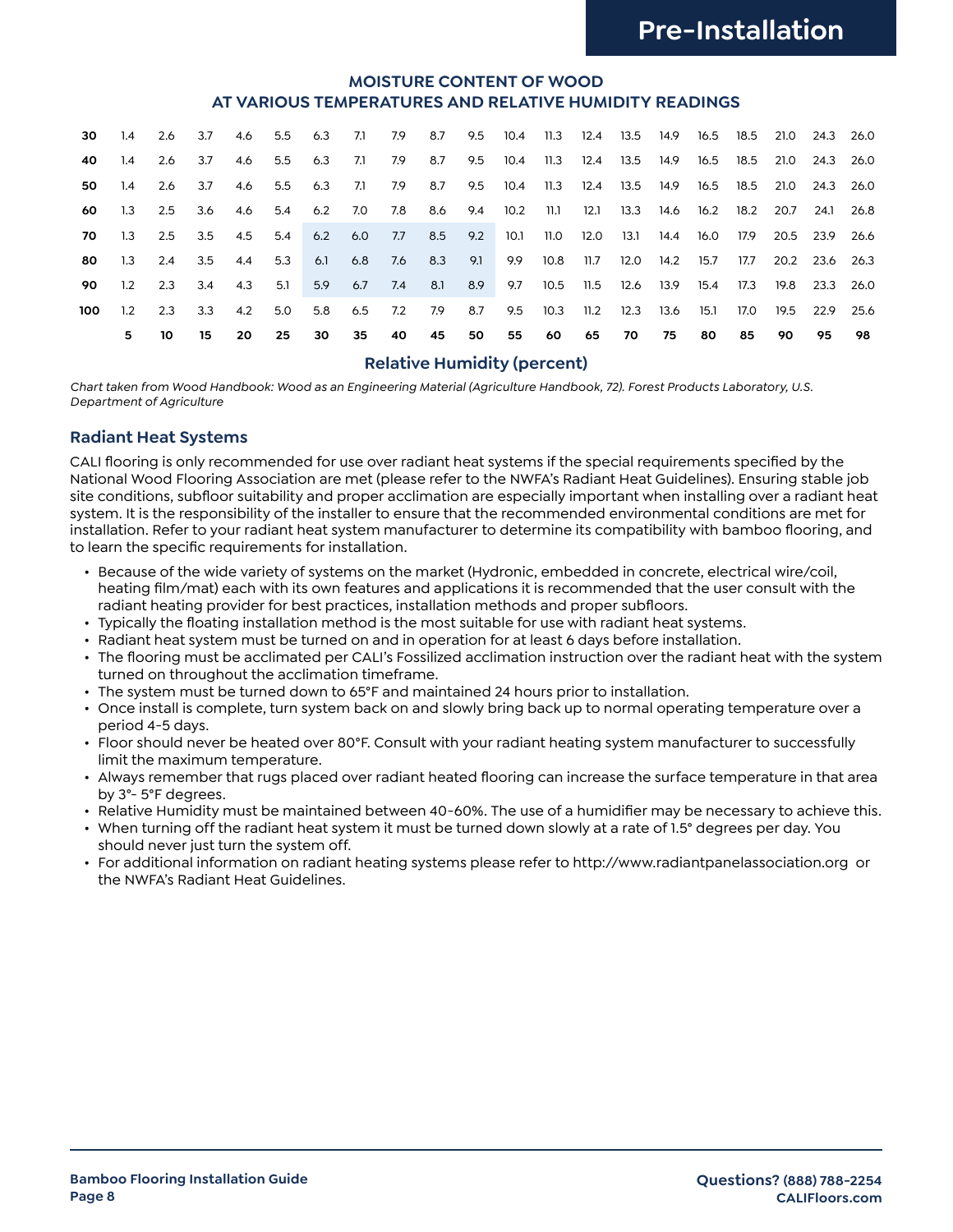# **Installation of CALI Flooring**

#### **General Guidelines - All Installation Types**

- Follow CALI Maintenance & Care Guidelines to keep your floor looking its best after installation
- Save extra flooring for future repairs.
- Do not install flooring under permanent or fixed cabinetry.
- Floor should be installed from several cartons at the same time to ensure good color, shade and appearance.
- Most installation failures result from jobsite moisture. Do not deliver flooring to the jobsite until problems are corrected.
- CALI flooring is intended for installation on or above grade only. Flooring installed below grade is not covered under warranty.
- Since bamboo expands with any increase in moisture content, we require leaving at least 1/2" expansion space between flooring and all walls and vertical objects, such as walls, cabinets, pipes, etc. If the installation flows into other rooms and continuous runs in excess of 30 feet, a greater expansion is required, approximately 1/16" for every ten (10) feet. NEVER install any floating floors against any vertical fixed object such as fireplace, columns, floor outlets, etc. Failure to follow this guideline may result in tenting or buckled floors.
- 3M blue painter tape #2080 can be used to keep rows or sections of floor boards together until the adhesive has cured. (Incorrect or aggressive tape can harm the finish, do not leave on overnight.)
- During installation, it is the installer's responsibility to document all jobsite conditions and measurements including the installation date, flooring moisture content, site relative humidity, temperature, and subfloor moisture content. This information must be retained by the installer and left with the property owner as a permanent record.
- Depending on the application, CALI flooring can be installed over an approved underlayment to provide greater thermal insulation and sound isolation qualities. CALI recommends using our CALI Complete™ All-in-One Underlayment, which offers several benefits that include step noise reduction, increased walking comfort, and an industry-leading moisture warranty.

#### **Expansion Space Is Required**

- Since bamboo expands with any increase in moisture content, we require leaving at least 1/2" expansion space between flooring and all vertical objects (walls, cabinets, pipes, etc.). If the installation area exceeds 30 feet, a greater expansion space is required; approximately 1/16" for every additional ten (10) feet. If the floating installation flows into other rooms, a T-molding must be used in doorways and openings between rooms (halls, archways, etc.) to allow separate areas to move without interference less than five (5) feet.
- Note that proper expansion space depends not only on the size and flow of the installation, but also on expected seasonal changes in temperature and humidity that may cause the flooring to gain or lose moisture content over time. For example, if an installation takes place when humidity conditions are low, it's likely that the wood flooring will gain moisture and expand later during humid seasons. In those cases, incorporate additional expansion space through use of spacers or transition moldings.
- Hardwood floors must be able to expand/contract without interference. NEVER install flooring against any vertical or fixed object such as fireplace, columns, islands, door jambs, floor outlets, etc. Failure to follow this guideline may result in tenting, separation or buckled floors. Do not install cabinets or other permanent fixtures on top of the floor. Never nail or screw anything through a FLOATED floor. If you have extremely heavy furniture items, install the floor using the glue-down method or nail-down method as opposed to floating the floor.
- To cover your expansion space, CALI carries matching bamboo flooring moldings that include reducers, t-moldings, baseboards, quarter rounds, thresholds and vent registers. Matching stair parts are also available; including stair nosing, treads and risers. CALI also provides all the glues and adhesives you will need for to complete your project. Please visit CALI's Flooring Accessories webpage.
- Undercut door casings and jambs. Remove any existing base, shoe mold or doorway thresholds. These items can be replaced after installation. When undercutting door casings the installer should confirm there is the recommended expansion space. The floor must have 1/16" clearance under the door casing to be able to float freely without vertical restriction. The installer should ensure that the plank can move freely under the door jamb.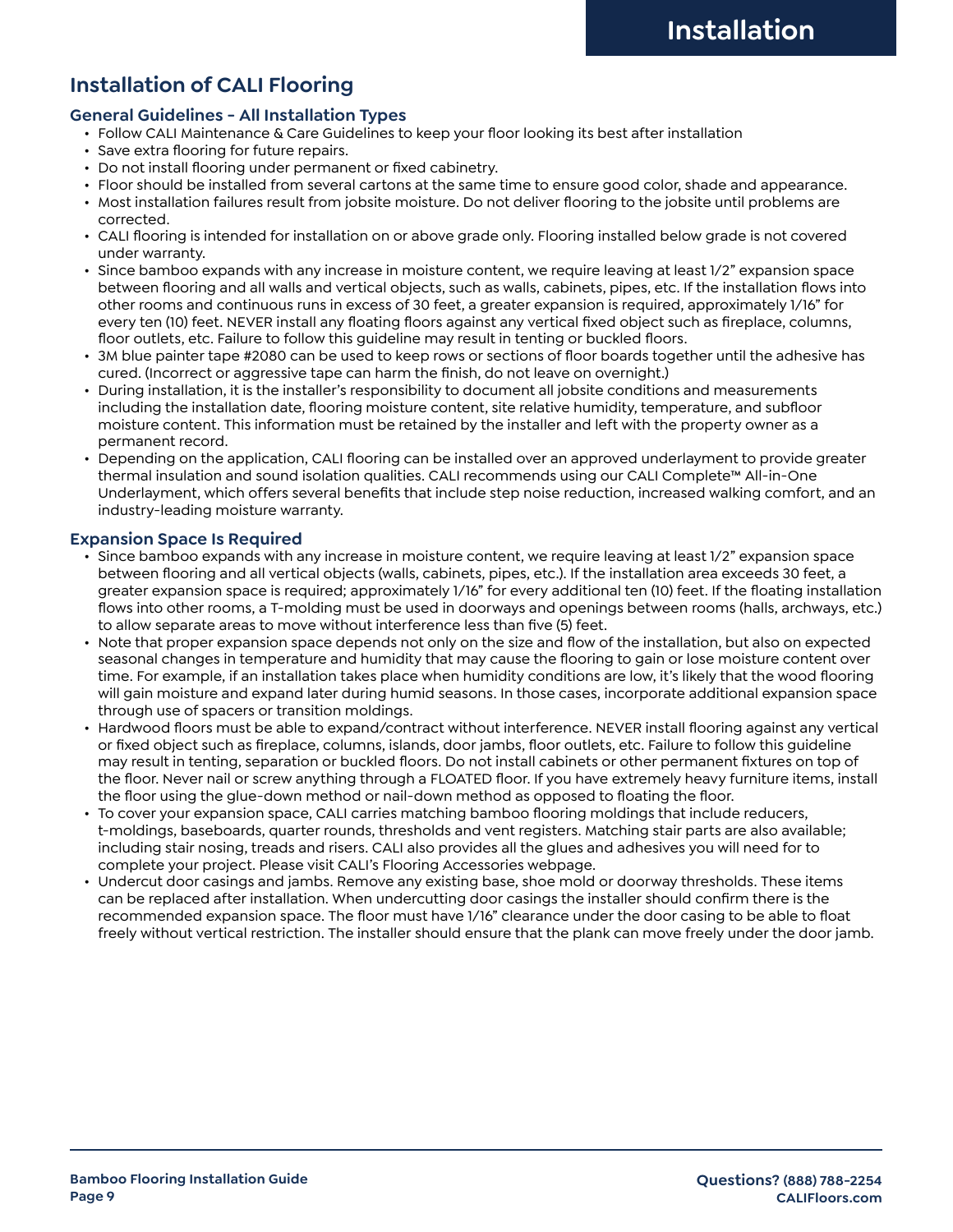# **Floating Click-Lock Glueless Installation Method**

#### **Recommended Floating Click-Lock Floor Tools**

- Underlayment (see "Moisture Barrier Requirements")
- Hammer
- Tapping block (trimmed piece of flooring)
- Tape measure
- Wood or plastic spacers (1/2")
- Pencil
- Flat bar or pull bar
- Chalk line
- Miter saw (chop-saw) with carbide blade 80 tooth or higher
- Earplugs & safety glasses
- Undercut or jamb saw

#### **Installation of CALI Flooring**

- 1. Before you start, ensure that the job site, subfloor and environmental conditions are acceptable for installation of CALI flooring. All requirements specified in CALI's Installation Guidelines must be met.
- 2. For unlimited moisture protection on concrete applications, seal concrete subfloor with Titebond® 531+ Moisture Control System prior to installation.
- 3. Allow at least a 1/2" space for expansion around the perimeter of the room and all vertical objects using spacers. Also see section: "Expansion Space is Required".
- 4. It is recommended to install the planks parallel to the longest wall.
- 5.Click a few rows together before full installation to confirm your layout plan.
- 6.Begin by laying the first plank in a corner with the long grooved side toward the long wall.
- 7. Connect short side of second plank together with mating side of the first plank.
- 8.Cut the last plank and complete the row. Use the remaining plank to start the second row.
- 9. Make sure to offset the end joints of consecutive rows by a minimum of 6 inches for best appearance.
- 10. Begin the second row by clicking the long edge of the planks together.
- 11. Begin at an angle and press the plank downward to fully engage the click lock system.
- 12. Repeat this process for the second plank with the short end of the plank covering the mating end of the previous plank. Use a hammer and tapping block to ensure proper engagement.
- 13. Repeat this process for remaining rows keeping 6 inches between joints and maintaining a 1/2" expansion gap around fixed objects.
- 14. The last row may require rip cutting the planks to size, be sure to cut enough to maintain proper expansion gap.
- 15. As with the other rows, complete the last row by connecting the long edges.

#### **After Installation**

The newly installed floor is complete and can be walked on immediately.

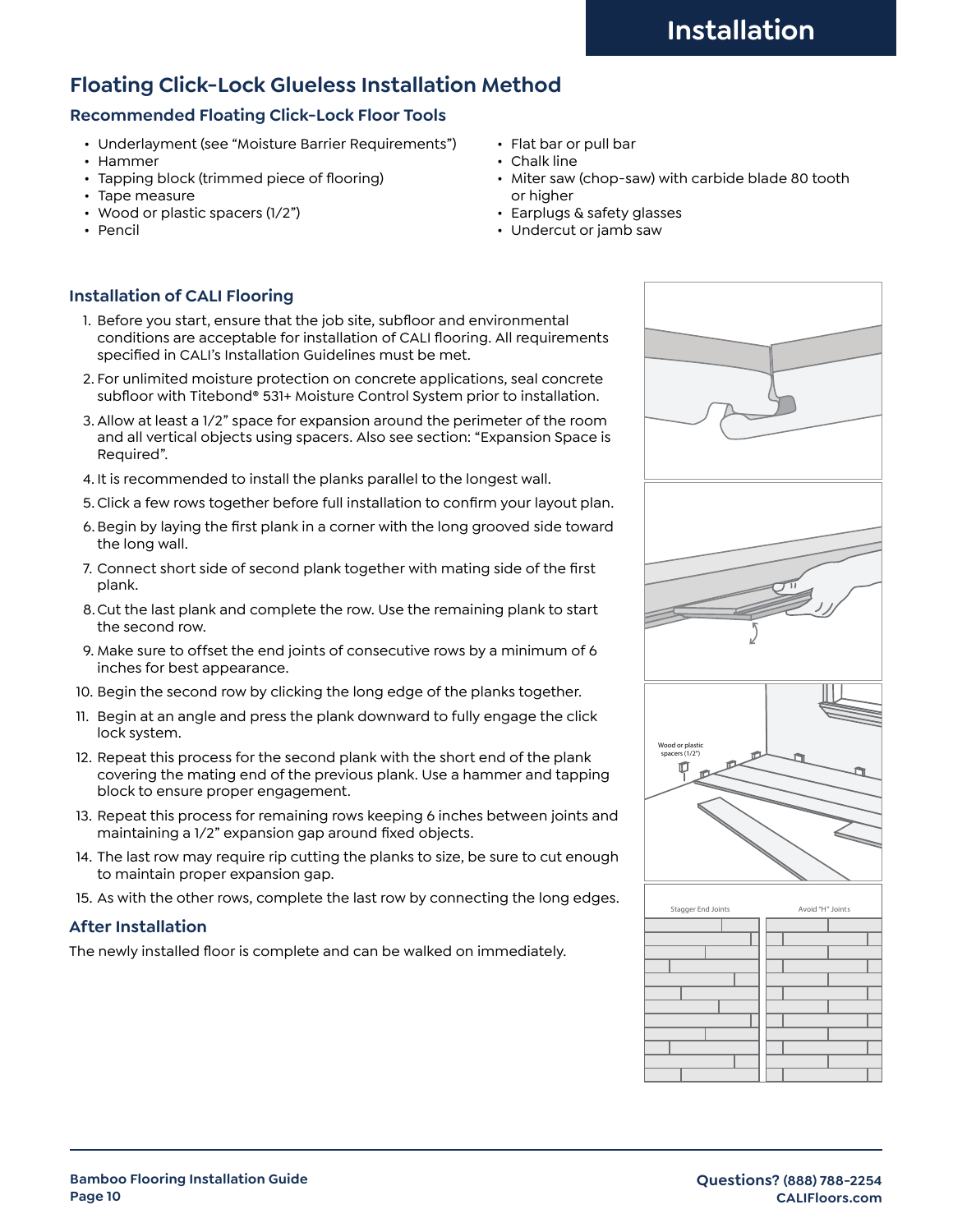## **Floating T&G Installation Method Recommended Floating T&G Floor Tools**

- Titebond® Tongue & Groove Flooring Glue
- Undercut or jamb saw
- Underlayment (see "Moisture Barrier Requirements")
- Hammer
- Tapping block (trimmed piece of flooring)
- Tape Measure
- Wood or plastic spacers (1/2")

#### **Floating T&G Installation Steps**

- 1. Use Titebond® Tongue & Groove Flooring Glue for floating applications.
- 2. Before you start, ensure that the job site, subfloor and environmental conditions are acceptable for installation of CALI flooring. All requirements specified in CALI's Installation Guidelines must be met.
- 3. Seal concrete subfloor with Titebond® 531+ Moisture Control System prior to installation.
- 4.Allow at least a 1/2" space for expansion around the perimeter of the room and all vertical objects using spacers. Also see section: "Expansion Space is Required".
- 5. It is recommended to install the planks parallel to the longest wall.
- 6. Dry lay (do not glue) a few rows before installation to confirm your layout plan.
- 7. Begin by laying the first plank in a corner with the long grooved side toward the long wall.
- 8.Apply a small continuous consistent bead of Titebond™ T&G flooring glue along the bottom side of the flooring groove.
- 9. Connect short side of second plank together with mating side of the first plank.
- 10. Cut the last plank and complete the row. Use the remaining plank to start the second row.
- 11. Make sure to offset the end joints of consecutive rows by a minimum of 6 inches for best appearance.
- 12. Continue second row by connecting short edges of planks first with long edges.
- 13. The last row may require rip cutting the planks to size, be sure to cut enough to maintain proper expansion space.
- 14. As with the other rows, complete the last row by connecting the short edges first and using a pull bar to tap the long edges together.

#### **After Installation**

- Always remove any adhesive from the surface of the flooring (smudges, fingerprints, etc.) before it dries. Use Bostik's™ Ultimate Adhesive Remover Towels to immediately remove any adhesive on flooring surface as you go.
- Allow the newly installed floor to fully cure based on adhesive recommendations before walking or moving furniture onto the floor.
- Pencil
- Flat bar or pull bar
- Chalk line
- Miter saw (chop-saw) with carbide blade 80 tooth or higher
- Earplugs & safety glasses

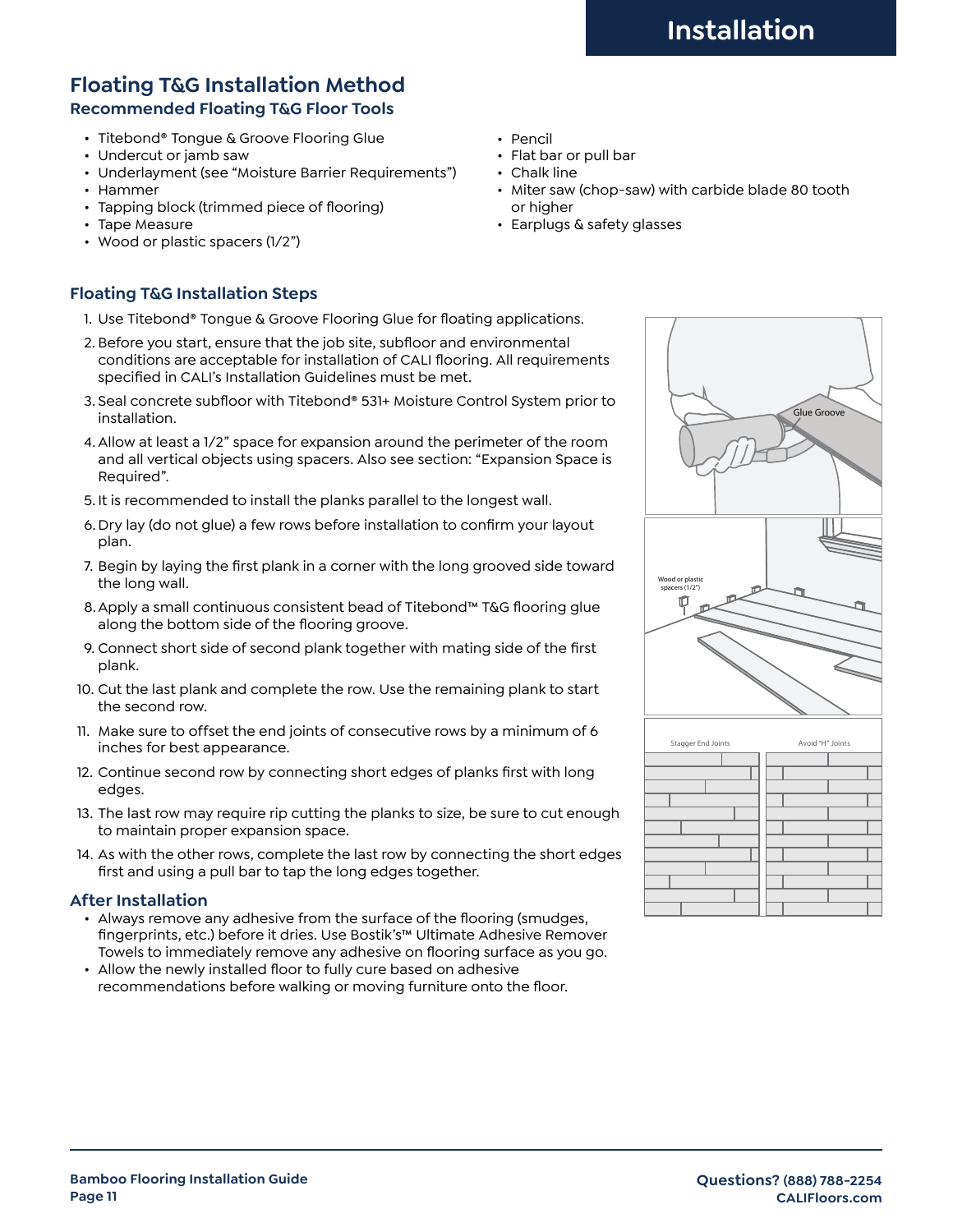# **Nail-Down Installation Method**

The nail-down method is suitable for wood subfloors. Before you start, ensure that the job site, subfloor and environmental conditions are acceptable for installation of CALI flooring. All requirements specified in CALI's Installation Guidelines must be met.

#### **Recommended Tools**

The selection and use of any nailer is at the discretion and responsibility of the installer/ homeowner. Choose a nailer model that is specifically designed for tongue and groove applications. We recommend a Pneumatic 18 Gauge Flooring Nailer (such as Powernail 50p Flex or similar). It is the installer's responsibility to determine the correct pressure for their nailer, and to ensure that the fastener is properly seated. Dimpling of the flooring face or edge is not a manufacturing defect.

- Pneumatic 18-gauge tongue-and-groove flooring nailer
- Use 1-1⁄2" to 2" long, 18 gauge cleats for Fossilized® flooring
- Underlayment (see "Moisture Barrier Requirements"
- Earplugs & safety glasses
- Tapping block (trimmed piece of flooring)
- Tape Measure
- Wood or plastic spacers (1/2")
- Pencil
	- Flat bar or pull bar
	- Chalk line
	- Miter saw (chop-saw) with carbide blade 80 tooth or higher
	- Hammer
	- Undercut or jamb saw

#### **Nail-Down Installation Steps**

- 1. Use a moisture barrier designed for wood subfloors (see "Moisture Barrier Requirements").
- 2. When nailing, the flooring should be always laid perpendicular to the floor joist.
- 3. Allow at least a 1/2" space for expansion around the perimeter of the room and all vertical objects using spacers. Also see section: "Expansion Space is Required".
- 4. Dry lay (do not nail) a few rows before installation to confirm your layout plan.
- 5. Test the air pressure and angle of your pneumatic nailer with a sample plank to check for correct air pressure before installation. If you note any surface damage (face dimpling), tongue damage (splitting), etc., adjust the air pressure/ angle accordingly. Test until dimpling no longer occurs.
- 6. Begin installation next to an outside wall. This is the best reference for establishing a straight working line.
- 7. Hold starter row in place by blind nailing or gluing to avoid unsightly nail marks.
- 8. Connect short side of second plank together with the mating side of the first plank.
- 9. Cut last plank and complete row. Use the remaining plank to start the second row.
- 10. Be sure to offset the end joints of consecutive rows by a minimum of six (6) inches for best appearance.
- 11. Continue second row by connecting short plank edges first with the long edges.
- 12. After the first two rows are secured, start the next row by nailing directly above the tongue at a 45 degree angle.
- 13. Carefully monitor nailer pressure to ensure that the nail head enters the tongue only as deeply as required to allow the adjacent plank to fit properly. Ensure that the nail head rests cleanly in the "nail pocket".
- 14. Recommended nail spacing is 8 to 10 inches along the length of each board.
- 15. Avoid nailing closer than 4 inches from the end of the plank.
- 16. As with the other rows, connect the short edges first and use a pull bar to tap the long edges together.
- 17. Always check your working lines to be sure the floor is still aligned.
- 18. The last row may require rip cutting the planks to size.
- 19. The last two rows will need to be secured in the same manner as the first two.

#### **After Installation**

- The newly installed floor is complete and can be walked on immediately.
- Use wood filler or putty to correct minor flooring damage that occurs during installation.

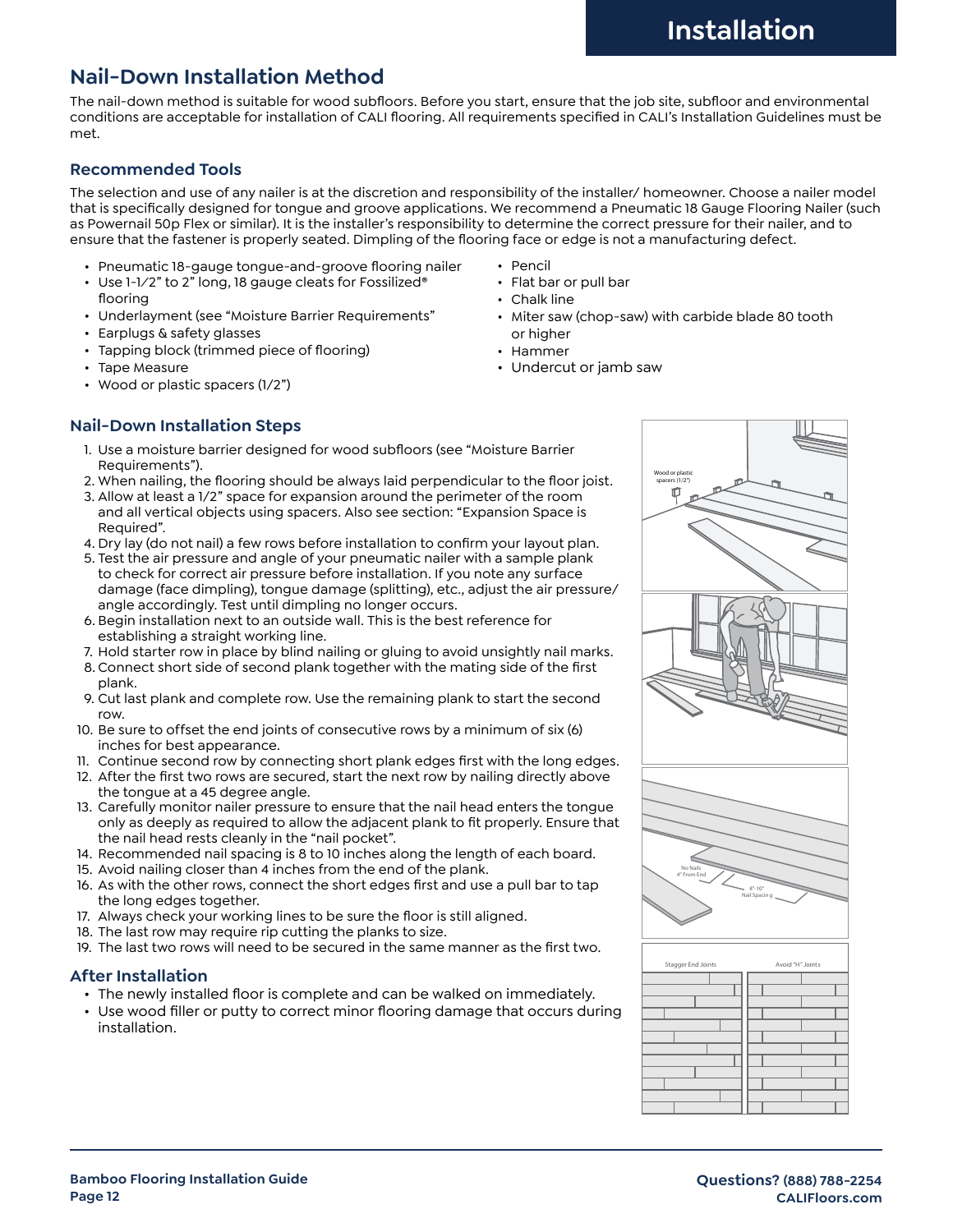# **Glue-Down Installation Method**

#### **Recommended Adhesive Products**

CALI recommends using Titebond® flooring adhesive and moisture barrier systems in accordance with manufactures specifications to receive Titebond's Platinum installation warranty. *Remember: Always Follow Flooring Adhesive Recommendations.* CALI does not warrant against adhesive related problems.

#### **Recommended Glue-Down Floor Tools**

- Flooring adhesive: Zero-VOC Adhesive by TitebondUndercut or jamb saw
- Adhesive trowel as recommended by adhesive manufacturer
- Hammer
- Underlayment (see Moisture Barrier Requirements)
- Tape measure
- Tapping block (trimmed piece of flooring)
- Chalk line
- Wood or plastic spacers (1/2")
- Carpenter square
- Flat bar or pull bar
- Earplugs and safety glasses
- Miter saw (chop-saw) with carbide blade 80 tooth or higher

#### **Glue-Down Installation Steps**

- 1. Before you start, ensure that the job site, subfloor and environmental conditions are acceptable for installation of CALI flooring. All requirements specified in CALI's Installation Guidelines must be met.
- 2. Seal concrete subfloor with Titebond® 531+ Moisture Control System prior to installation.
- 3. Allow at least a 1/2" space for expansion around the perimeter of the room and all vertical objects using spacers. Also see section: "Expansion Space is Required".
- 4. Dry-lay a couple rows before starting installation to confirm your layout plan.
- 5. Begin installation next to an outside wall. This is the best reference for establishing a straight working line.
- 6. Lay the first row of flooring with groove facing the wall. Starter rows should be secured by blind nailing and gluing.
- 7. Connect short side of second plank together with mating side of the first plank.
- 8. Cut last plank and complete row. Use the remaining plank to start second row.
- 9. Offset end joints of consecutive rows by a minimum of 6" for best appearance.
- 10. With the first row in place, trowel out some adhesive and lay second row by connecting short edges of planks first. Use a pull bar to tap long edges together.
- 11. Always check your working lines to be sure the floor is still aligned.
- 12. Use tapping block to fit planks together, but be careful not to let installed floor move on the wet adhesive while you are working.
- 13. The last row may require rip cutting the planks to size.
- 14. Flooring planks on perimeter of room may require weight on them until adhesive cures enough to hold them down.

#### **After Installation**

- Always remove any adhesive from the surface of the flooring (smudges, fingerprints, etc.) before it dries. Use Bostik's™ Ultimate Adhesive Remover Towels to immediately remove any adhesive on flooring surface as you go.
- Allow the newly installed floor to fully cure based on adhesive recommendations before walking or moving furniture onto the floor.

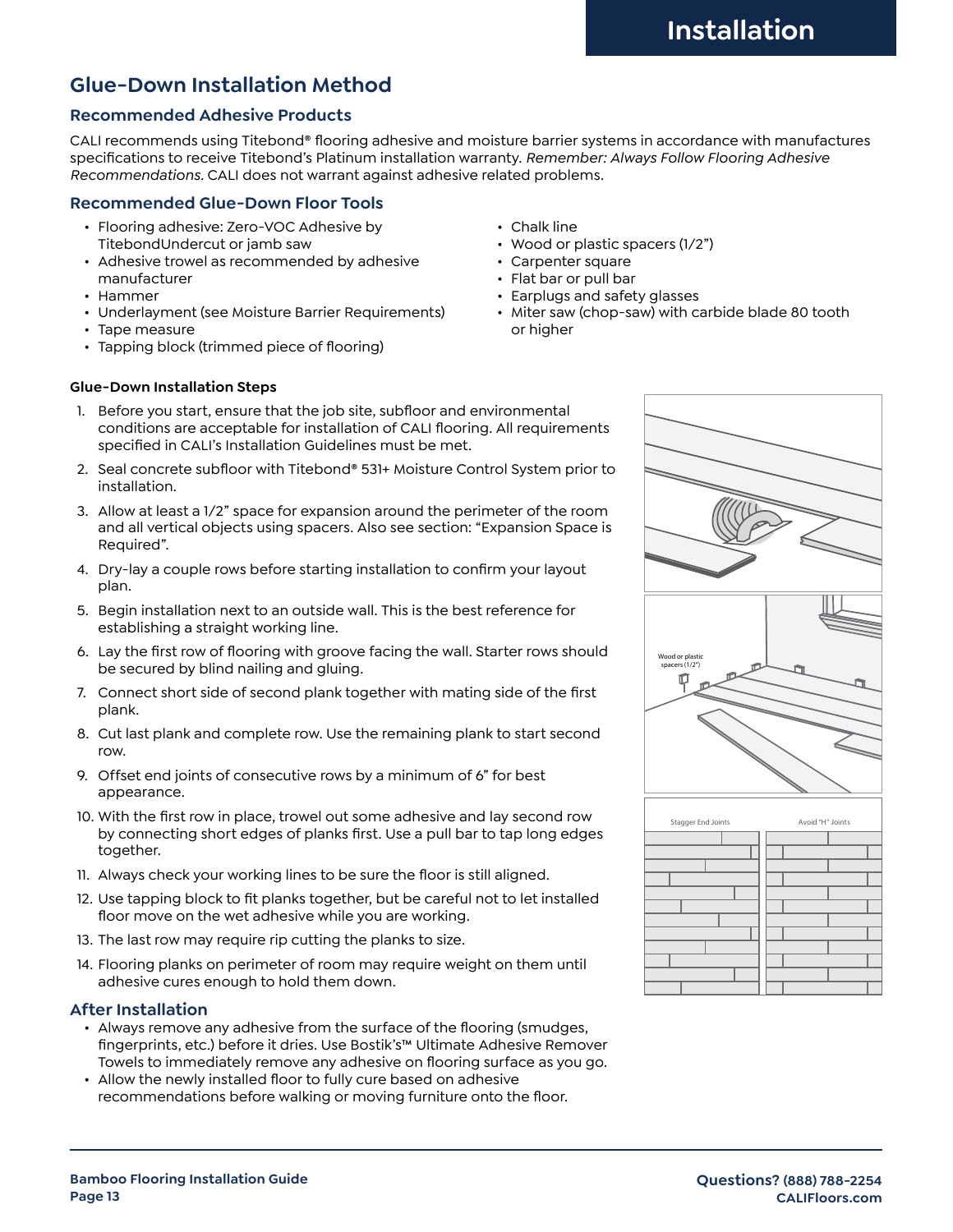# **CALI Care & Maintenance Guidelines**

CALI flooring is treated with an industry-leading scratch resistant coating, and its density and strength surpasses almost any other flooring in the world. Bamboo flooring is tough, but all hardwood flooring is pervious to dents,

scratches, discoloration or other natural or man-made damage. Prevention is a big part of the care for bamboo floors.

- CALI recommends you vacuum or sweep the floor on a regular basis or as needed to remove dirt, sand or grit.
- Soak up spills immediately using a dry towel or dry mop.
- For general cleaning, use Bona Pro Hardwood Floor Cleaner & Bona Pro Hardwood Floor Mop.
- Fit furniture legs with felt tips or protective caps. Fix rolling furniture with soft rubber casters. Pick up heavy furniture or appliances; do not slide.
- Keep pets nails trimmed to avoid excess scratching.
- Limit direct sunlight on floor by using curtains and blinds in areas that are exposed to high UV rays.
- Maintain relative humidity between 40%-60%.
- Never wet-mop a hardwood floor. Standing water may cause permanent damage.
- Never use any of the following products on your floor: ammonia-based cleaners, acrylic finishes, wax-based products, detergents, bleach, polishes, oil soap, abrasive cleaning soaps, or acidic materials such as vinegar. Never apply wax treatments to your floor.
- Use interior and exterior doormats at entrances to prevent dirt and moisture from being tracked onto the floor. Area rugs are also recommended in front of kitchen sinks and in high traffic areas. Do not use rugs with solid rubber or vinyl backings. Rugs must be made of a breathable material to prevent moisture entrapment. We recommend using a breathable rug underlay. Mesh or grid patterns are best.

#### *What is the best way to mop my CALI floor?*

Never wet (or damp) mop your floor. Standing water can damage the floor. You may periodically use a very slightly dampened (near dry) mop to spot-clean; however excessive moisture will dull the finish. For wood flooring in the kitchen, place an area rug in front of the kitchen sink. We recommend using Bona Pro Hardwood Floor Cleaner & Bona Pro Hardwood Floor Mop to clean your floor.

#### *How can I protect the finish of my bamboo floor from wear over time?*

Sweep and vacuum your floor regularly using a broom or dust mop. Brush or felt vacuum heads are recommended as opposed to vacuums with beater bars or hard heads. Use throw rugs both inside and outside doorways to prevent debris from being tracked onto floors. Keep pet's claws trimmed to avoid excess scratches. Avoid contact with excess moisture. Avoid walking on your floors with cleats, sports shoes and high heels. Do not slide heavy furniture or appliances across the floor.

#### *What are the best environmental conditions for my flooring?*

As a general rule, with geographic exceptions, flooring will perform best when the interior environment is controlled to stay within a relative humidity range of 40%-60% and a temperature range of 60° to 80° Fahrenheit. (In some climates, the ideal humidity range might be higher or lower – 25 to 45 percent in desert areas for example.) It is the owner's responsibility to maintain appropriate conditions via the use of humidifier and/or de-humidifier. In homes in which occupants are there for a short period of time (weekend home or vacation cabin), or in rooms that are closed off (not heated or air conditioned) to save energy, ventilation is a must even when the home is not occupied.

#### *How do I fix a scratch on my finish?*

If the scratch is white, the finish has not been compromised and is repairable. Simply using a flooring cleaner, like Bona, should eliminate these blemishes. If the scratch is deeper but the raw wood is not exposed, light buffing with a white polishing pad can shine up the dull area. Often the damage becomes less obvious. When removing stains from any wood floor, always begin at the outer edge of the stain and work toward the middle.

#### *My wood floor was damaged through the finish. Can it be repaired?*

If you have a minor chip or slight damage, this may be minimized with a colored wax. Color Rite Caulk and Mohawk Fill Sticks are wood fill products that work great to reduce the appearance of deeper blemishes. For light scratches we recommend Tibet Almond Stick. If the damage is severe enough, board replacement is typically the best option. To match your floor repairs, we suggest that you take a sample of the flooring to your local hardware store. In most cases, more than one shade may be appropriate.

#### *Can I refinish my CALI Flooring?*

Major modifications are not recommended and are never a guaranteed solution; all repairs are unique. Excessive sanding is not covered under warranty. Nevertheless, the method of refinishing CALI Flooring is the same as any hardwood flooring. An aluminum oxide coating is advisable. Please always seek assistance from an NWFA Certified Specialist, and always test on a sample plank before you proceed.

#### *What changes can I expect in my flooring from season to season?*

CALI floors, like all species of hardwood flooring, are subject to changes in temperature and humidity. Seasonal fluctuations in relative humidity may cause the wood flooring to gain moisture with periods of high humidity, and lose moisture during low periods of humidity. These changes may be noticeable. During warm, humid weather, wood expands. During dry weather, wood contracts.